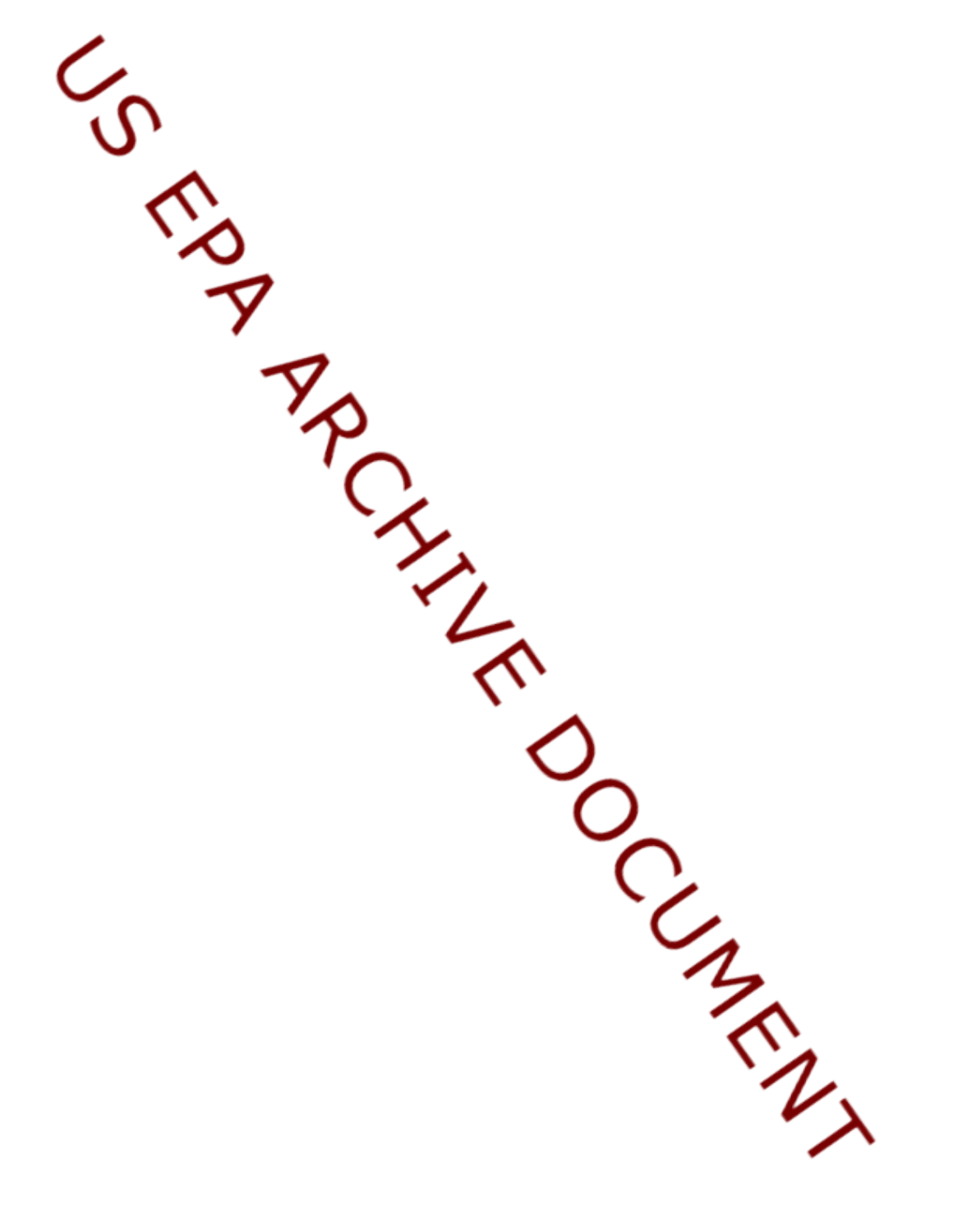# **Technical Factsheet on: DALAPON**

# [List of Contaminants](http://www.epa.gov/safewater/hfacts.html)

 As part of the Drinking Water and Health pages, this fact sheet is part of a larger publication: **National Primary Drinking Water Regulations** 

 MCL: 0.2 mg/L Drinking Water Standards MCLG: 0.2 mg/L HAL(child): 1- to 10-day: 3 mg/L; longer-term: 0.3 mg/L

### **Health Effects Summary**

 levels above the MCL: no effects, but readily absorbed into and widely distributed throughout the body. Acute: EPA has found dalapon to potentially cause the following health effects from acute exposures at

 consuming 1 liter of water per day, up to a ten-day exposure to 3 mg/L or up to a 7-year exposure to 0.3 Drinking water levels which are considered "safe" for short-term exposures: For a 10-kg (22 lb.) child mg/L.

 levels above the MCL: increased kidney-to-body weight. Chronic: Dalapon has the potential to cause the following health effects from long-term exposures at

 Cancer: There is inadequate evidence to state whether or not dalapon has the potential to cause cancer from lifetime exposure in drinking water.

### **Usage Patterns**

 Dalapon is a herbicide used to control grasses in a wide variety of crops, including fruit trees, beans, coffee, corn, cotton and peas. It is also registered for use in a number of non-crop applications such as lawns, drainage ditches, along railroad tracks, and in industrial areas. Dalapon is marketed as the sodium salt or as a mixture of the sodium and magnesium salts.

Domestic production of dalapon in 1982 ranged between 7 and 9 million lbs. active ingredient. In 1984, its use in California was reported as follows: Non-food use, 92.9% (89.9% use on rights of way); main food crop treated was sugarbeet (6.7% of total).

### **Release Patterns**

 Dalapon is released directly to the environment in its use as a herbicide for the control of annual and perennial grasses.

 Since dalapon is not a listed chemical in the Toxics Release Inventory, data on releases during its manufacture and handling are not available.

### **Environmental Fate**

If released to soil, microbial degradation and leaching appear to be the important environmental fate processes. Dalapon leaches readily in soil; however, under conditions favorable for microbial growth, microbial degradation will probably proceed at a faster rate than leaching. In the absence of microbial action, dalapon degradation in soil is slow. The resultant average persistence of dalapon at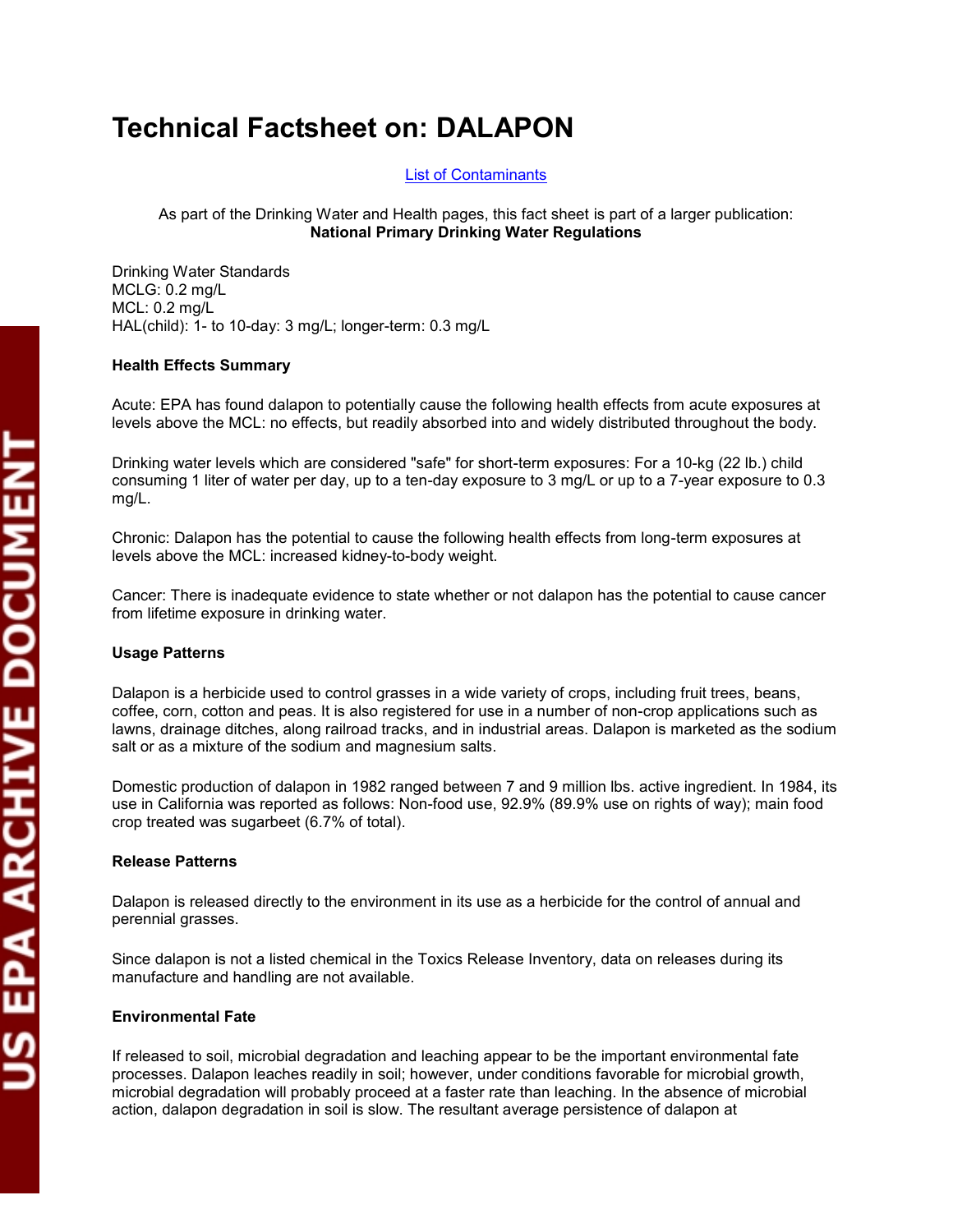forests and tree nurseries. recommended rates of application has been reported to be two to four weeks in most agricultural soils during the growing season, although a persistence of six months has been observed in soils of various

 removal of dalapon. The hydrolysis half-life of dalapon and its salts in water is on the order of several If released to water, microbial degradation, hydrolysis, and photolysis are potentially important in the months at temperatures less than 25 deg C, with the hydrolysis forming pyruvic acid. Under conditions favorable for microbial growth, dalapon decomposition via microorganisms will probably be complete within one month which will diminish the importance of chemical hydrolysis. Direct photolysis in water may be possible, although photolytic rates have not been investigated under environmental conditions. Aquatic volatilization and adsorption to sediments are not expected to be significant.

 hydroxyl radicals at an estimated half-life rate of 72.3 days. Atmospheric removal via washout may be If released to the atmosphere, dalapon will react in the vapor-phase with photochemically produced possible since dalapon is extremely water soluble.

Bioconcentration is not expected to be significant. The BCF measured for dalapon (sodium salt) during a 3-day exposure in an aquarium was 3 for fish and less than one for snails. BCF's of less than one have been measured for poultry, rodents, dogs, and cows.

Occupational exposure to dalapon may occur through dermal and inhalation routes associated with the formulation and application of dalapon herbicide.

### **Chemical/ Physical Properties**

CAS Number: 75-99-0

Color/ Form/Odor: Colorless liquid with an acrid odor; sold as sodium or magnesium salt

M.P.: 20 C B.P.: 190 C

Vapor Pressure: N/A

Vapor Pressure: N/A<br>Octanol/Water Partition (Kow): Log Kow = 0.778<br>Density/Spec. Grav.: 1.4 at 15 C

Density/Spec. Grav.: 1.4 at 15 C

Solubility: 800 g/L of water at 25 C; Very soluble in water

Soil sorption coefficient: Koc N/A; very high mobility in soil

Odor/Taste Thresholds: N/A

Bioconcentration Factor: BCF =1 to 3; not expected to bioconcentrate in aquatic organisms.

Henry's Law Coefficient: 6.3x10-8 atm-cu m/mole

Trade Names/Synonyms: 2,2-dichloro-proprionic acid; 2,2-DPA; Revenge; Alatex; Basfapon; Basinex; Crisapon; Dawpon-RAE; Ded-Weed; Dowpon; Gramevin; Kenapon; Liropon; Propon; Radapon; Unipon; S-1315; S-95

#### **Other Regulatory Information**